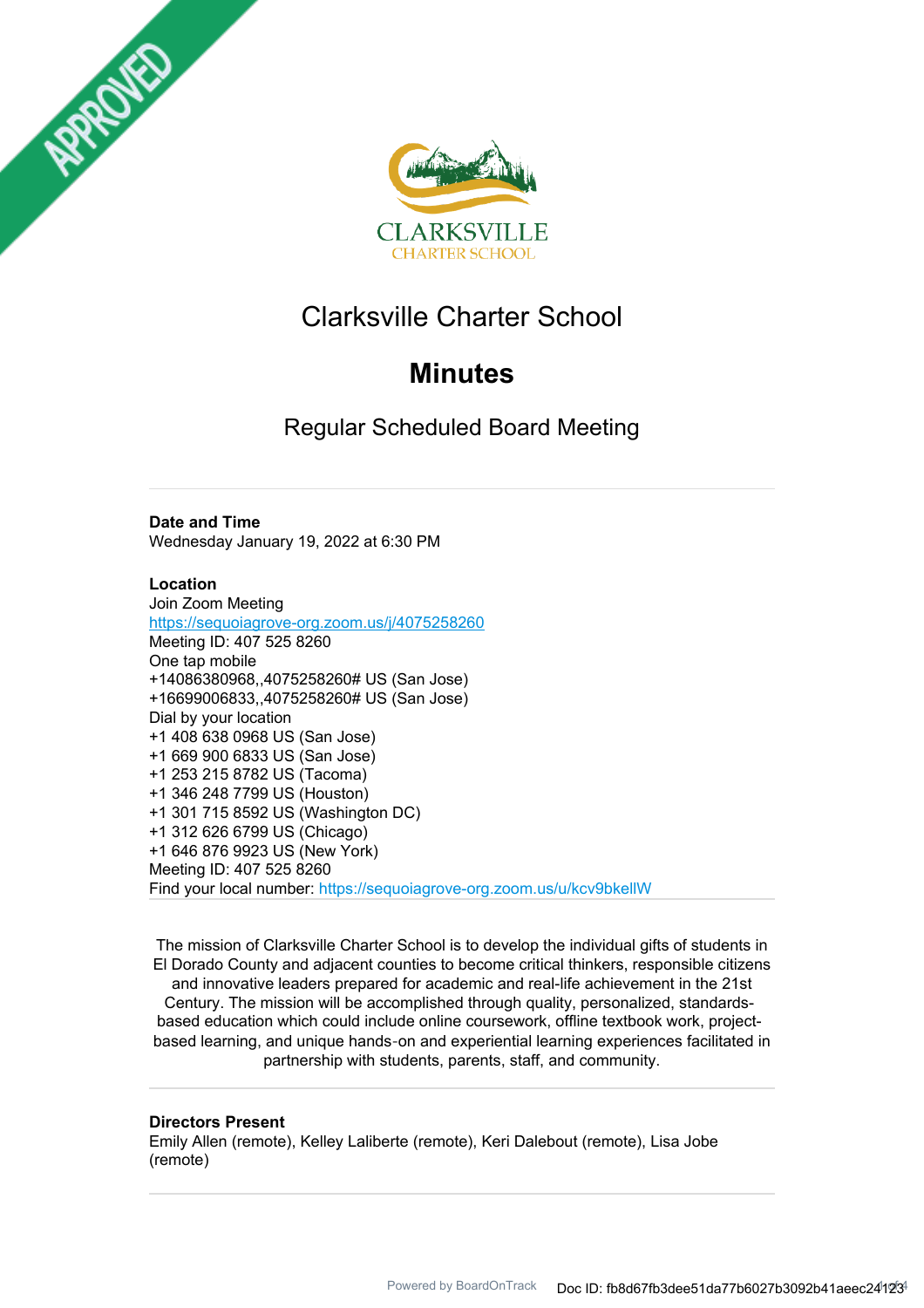#### **Directors Absent**

*None*

### **Guests Present**

Darcy Belleza (remote), Dr. Amanda Johnson (remote), James Surmeian (remote), Jenell Sherman (remote), Julie Haycock-Cavender (remote), Katie Royer (remote), Spencer Styles (remote), Stephenie Alexander (remote)

#### **I. Opening Items**

#### **A. Record Attendance**

#### **B. Call the Meeting to Order**

Emily Allen called a meeting of the board of directors of Clarksville Charter School to order on Wednesday Jan 19, 2022 at 6:32 PM.

### **C. Resolution #2021-9 AB361**

Lisa Jobe made a motion to approve Resolution #2021-9 AB 361. Kelley Laliberte seconded the motion. Jenell Sherman presented Resolution #2021-9 AB 361. The board **VOTED** unanimously to approve the motion.

#### **D. Consent Agenda**

Lisa Jobe made a motion to approve the Consent Agenda. Keri Dalebout seconded the motion. The board **VOTED** unanimously to approve the motion. Lisa Jobe made a motion to approve the minutes from Special Board Meeting on 12-08-21. Keri Dalebout seconded the motion. The Minutes were approved in the Consent Agenda. The board **VOTED** unanimously to approve the motion. Lisa Jobe made a motion to approve the minutes from Regular Scheduled Board Meeting on 12-08-21. Keri Dalebout seconded the motion. The Minutes were approved in the Consent Agenda. The board **VOTED** unanimously to approve the motion. Lisa Jobe made a motion to approve the minutes from Special Board Meeting on 12-14-21. Kelley Laliberte seconded the motion.

The Minutes were approved in the Consent Agenda. The board **VOTED** unanimously to approve the motion.

#### **E. Public Comments**

No public comments.

#### **F. Closed Session**

Kelley Laliberte made a motion to move into Closed Session at 6:39 PM. Lisa Jobe seconded the motion. Kelley Laliberte motioned to come out of Closed Session.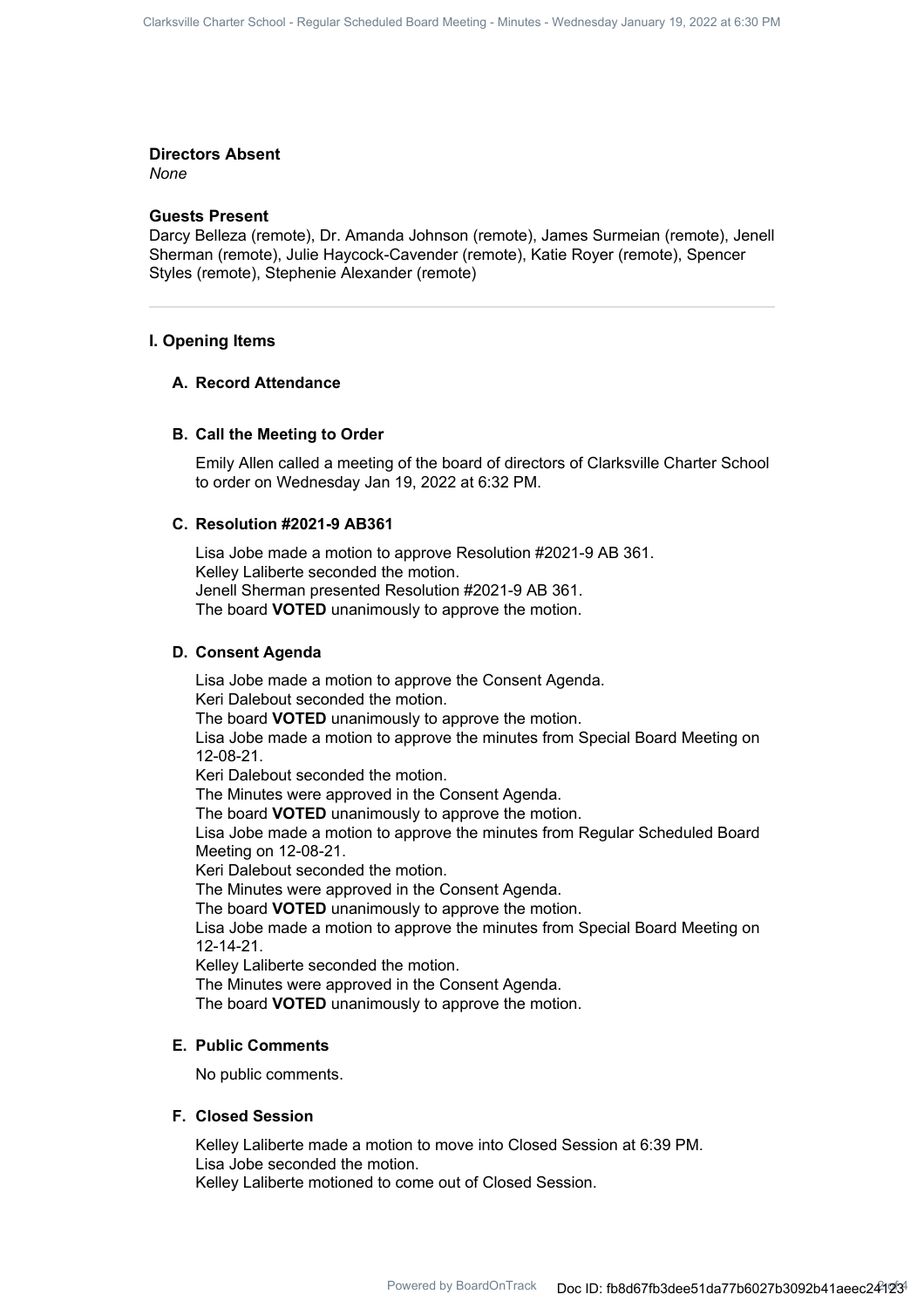Lisa Jobe seconded the Motion. The Board voted unanimously on the Motion. The board **VOTED** unanimously to approve the motion.

#### **G. Announcement of Any Action Taken during Closed Session**

Kelley Laliberte announced that no action was taken during Closed Session.

#### **H. Executive Director's Report**

Jenell Sherman presented the *Executive Director's Report.*

Lisa Jobe inquired about expanding field trip opportunities next school year and asked about enrollment waitlist.

#### **II. Finances**

#### **A. November and December Financials**

Lisa Jobe made a motion to approve the November and December Financials. Keri Dalebout seconded the motion. James Surmeian presented the November and December Financials. The board **VOTED** unanimously to approve the motion.

#### **B. Finance Training**

Spencer Styles presented *Finance Training for Board Members.*

#### **C.** Audit Update

Jenell Sherman presented an Audit update.

### **III. Academic Excellence**

#### **A. School Accountability Report Card (SARC) 2021-2022**

Lisa Jobe made a motion to approve the School Accountability Report Card (SARC) 2021-2022. Keri Dalebout seconded the motion. Jenell Sherman presented the School Accountability Report Card (SARC) 2021- 2022. The board **VOTED** unanimously to approve the motion.

#### **IV. Closing Items**

#### **A. Board of Director's Comments & Requests**

No comments or requests from the Board.

## **B. Announcement of Next Regular Scheduled Board Meeting**

Emily Allen announced the Next Regular Scheduled Board Meeting is February 16, 2022 at 6:30 PM.

#### **C. Adiourn Meeting**

Keri Dalebout made a motion to adjourn the Meeting. Lisa Jobe seconded the motion.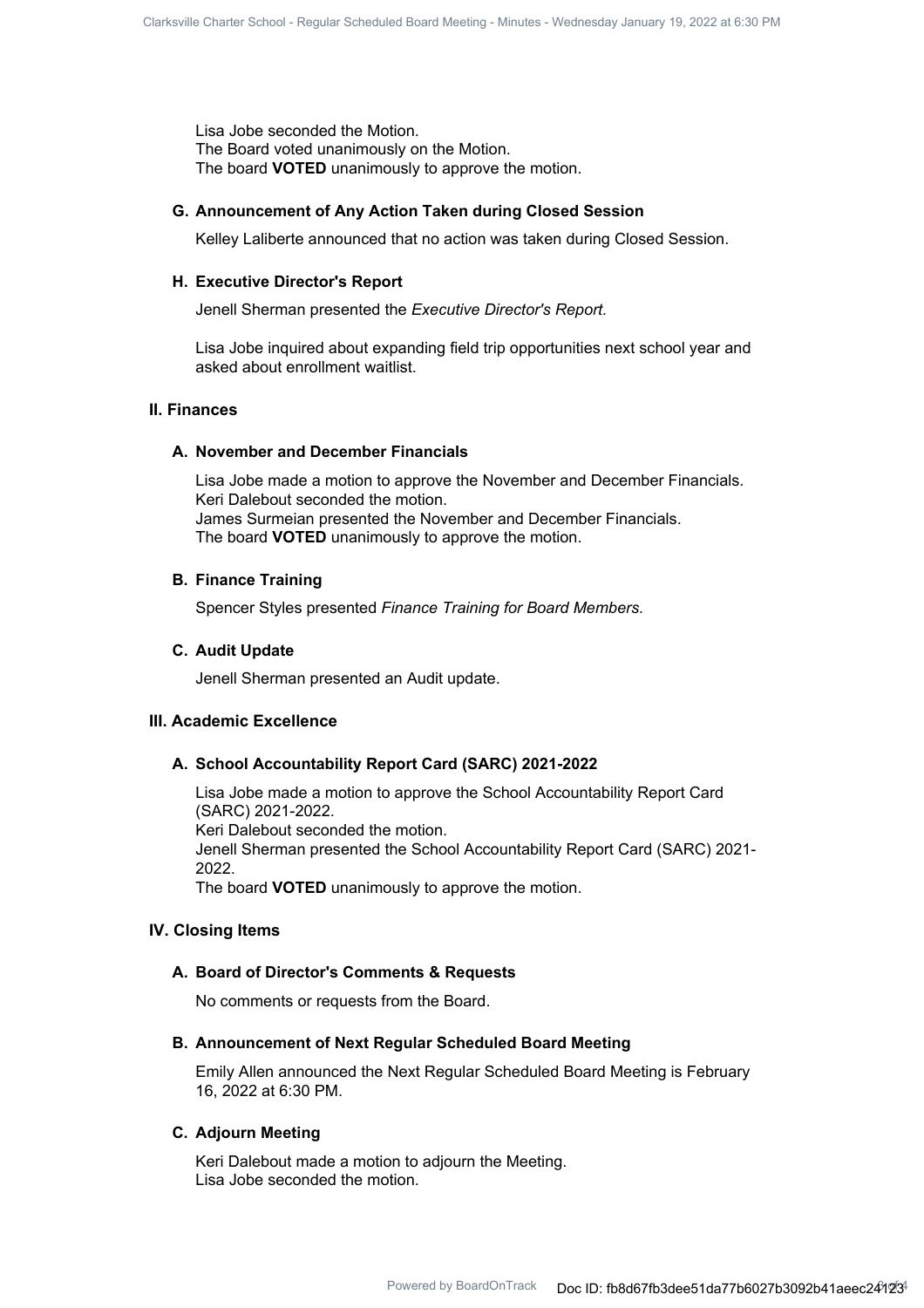The board **VOTED** unanimously to approve the motion. There being no further business to be transacted, and upon motion duly made, seconded and approved, the meeting was adjourned at 8:25 PM.

Respectfully Submitted, Emily Allen

Prepared by: Katie Royer

Noted by:

 $Y - Y$ 

Board Secretary

Public Comment Rules: Members of the public may address the Board on agenda or non-agenda items through the teleconference platform, Zoom. Zoom does not require the members of the public to have an account or login. Please either utilize the chat option to communicate to the administrative team of your desire to address the Board or simply communicate orally your desire to address the Board when the Board asks for public comments. Speakers may be called in the order requests are received. Comments are limited to 2 minutes each, with no more than 15 minutes per single topic. If a member of the public utilizes a translator to address the Board, those individuals are allotted 4 minutes each. If the Board utilizes simultaneous translation equipment in a manner that allows the Board to hear the translated public testimony simultaneously, those individuals are allotted 2 minutes each. By law, the Board is allowed to take action only on items on the agenda. The Board may, at its discretion, refer a matter to school staff or calendar the issue for future discussion.

Note: The Governing Board encourages those with disabilities to participate fully in the public meeting process. If you need a disability-related modification or accommodation, including auxiliary aids or services, to participate in the public meeting, please contact the Governing Board Office at (530) 927-5137 at least 48 hours before the scheduled board meeting so every reasonable effort can be made to accommodate you. (Government Code § 54954.2; Americans with Disabilities Act of 1990, § 202 (42 U.S.C. § 12132)).